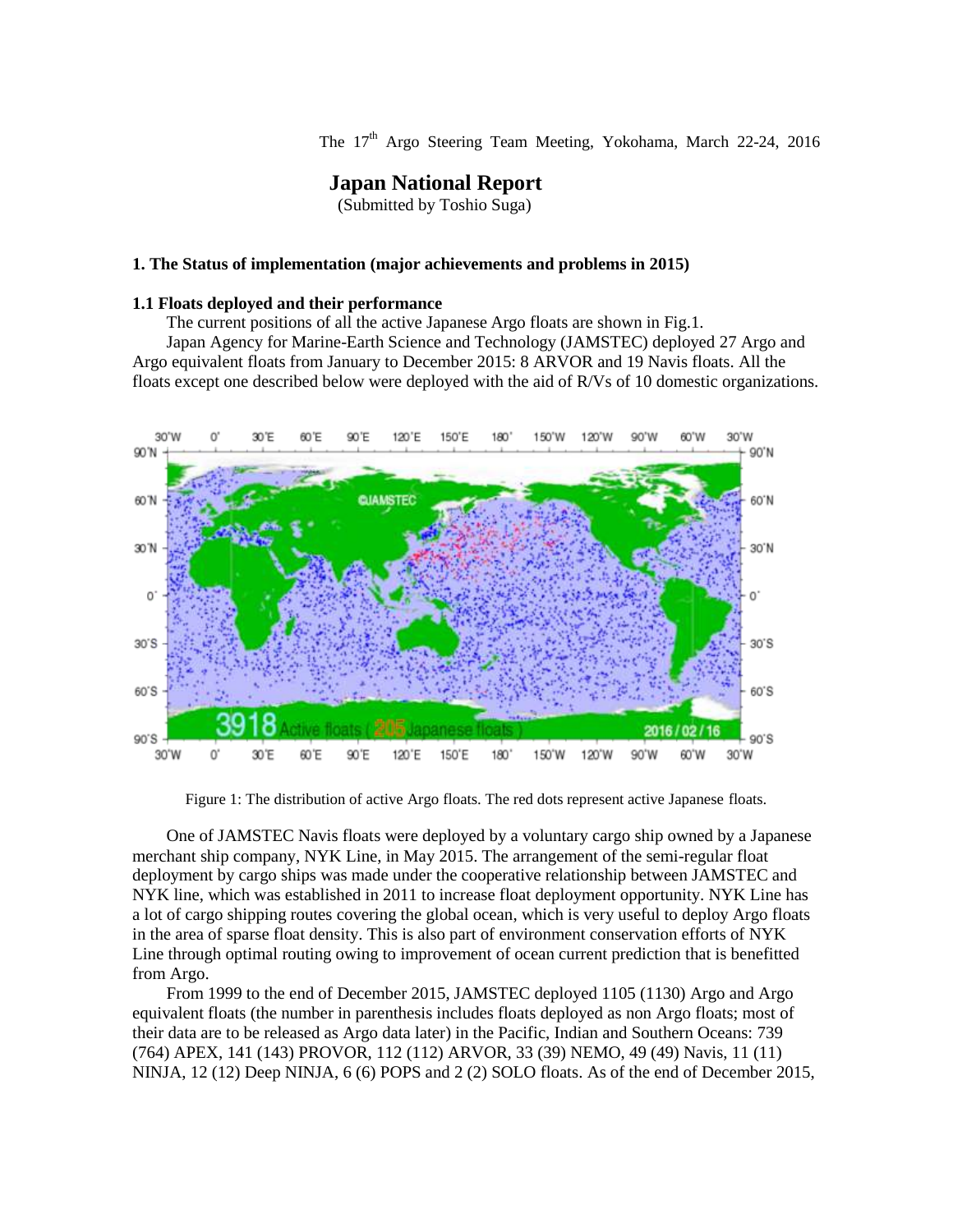145 (158) floats [5 (16) APEX, 1(3) PROVOR, 92 (92) ARVOR, 42 (42) Navis, 4 (4) Deep NINJA, and 1 (1) SOLO floats] are in normal operation. The other 961 (973) floats terminated their missions, including 9 floats transmitting on the beaches after stranding or being captured by ships, 12 floats drifting at the sea surface and 10 floats recovered. JAMSTEC deployed 10 floats [5 ARVOR, 3 Navis, and 2 DeepNINJA floats) in January and February 2016.

The Japan Meteorological Agency (JMA) deployed 14 Argo equivalent floats (14 APEXs) in the seas around Japan from January to December 2015. All the floats get 2,000 dbar T/S profiles every 5 days for operational ocean analysis and forecast.

Among 206 floats (16 PROVORs, 163 APEXs and 27 ARVORs) which JMA has deployed from 2005 to 2015, 52 floats (52 APEXs) are active as of the end of December 2015, while 7 floats (7 APEXs) terminated the transmission in 2015. JMA deployed 3 APEX floats in February 2016.

A profiling float for deep ocean observation, Deep NINJA, was developed by JAMSTEC and Tsurumi Seiki Co. Ltd. and has been available for public since April 2013. Out of five Deep NINJA floats in operation at the beginning of 2015, three off the Budd Coast, the Antarctica lost contact from the end of June 2015, due to sea ice extension there and two survived Antarctic winter and resumed data transfer in December 2015 and January 2016. We confirmed that they have observed the Antarctic deep layer under sea ice throughout the winter. In March 2015, the data measured by these Deep NINJA floats began to be transferred to GDAC in accordance with the AST consensus on the data observed by Deep Argo floats

Okinawa Institute of Science and Technology Graduate University (OIST) deployed 16 Argo equivalent floats from 2011 to 2014. 6floats (6NEMOs) are active as of end of December 2015.

## *1.1.1 Float deployment for synchronous array observation*

JAMSTEC has been conducting a small synchronized float array observation since 2014 to investigate formation and dissipation process of the North Pacific central mode water (CMW) in detail, aiming for, for example, quantification of its contribution on decadal heat content change. In 2015, we further deployed 4 Navis floats for the array as Argo floats, especially focusing on the temporal variation of surface and subsurface vertical mixing process forced by wind and surface cooling. In addition, we changed the observation frequency from normal Argo cycle (10 days) to every day for two Navis floats which were observing around the array area as normal Argo floats. The Navis floats measure temperature and salinity with fine vertical resolution (2 meters) every 1-10 days synchronizing sampling interval.

## *1.1.2 Float deployment for the research "Impact of bomb cyclones on physical and biogeochemical changes in the ocean"*

Four Navis floats were deployed as Argo equivalent floats in the northwestern Pacific during 2015 summer to fall season to investigate the impact of bomb cyclones on the interior oceanic changes. The bomb cyclones break out in winter season and rapidly grow in a short time, enhancing air-sea interactions. Although high resolution numerical simulation suggested that they strongly work as a trigger of changes in vertical velocity and primary production associated with phytoplankton blooming in spring, there have been no observational evidences because of a lack of detailed observation with temporally and vertically frequent measurements. The four floats were deployed diffusely to capture changeable path and location of the bomb cyclone. Their mission is to be switched to 6-hour cycle when approaching bomb cyclones are predicted in the weather forecast. Thus far the floats succeeded to capture oceanic changes during bomb cyclone passing, although some of Navis floats stopped to send correct data. The obtained data are opened and processed in real time, being available from GDACs and objective analyses dataset. The funding for this mode of deployment has been provided by JSPS (JSPS KAKENHI Grant Numbers 26707025, PI: Akira Kuwano-Yoshida, APL, JAMSTEC).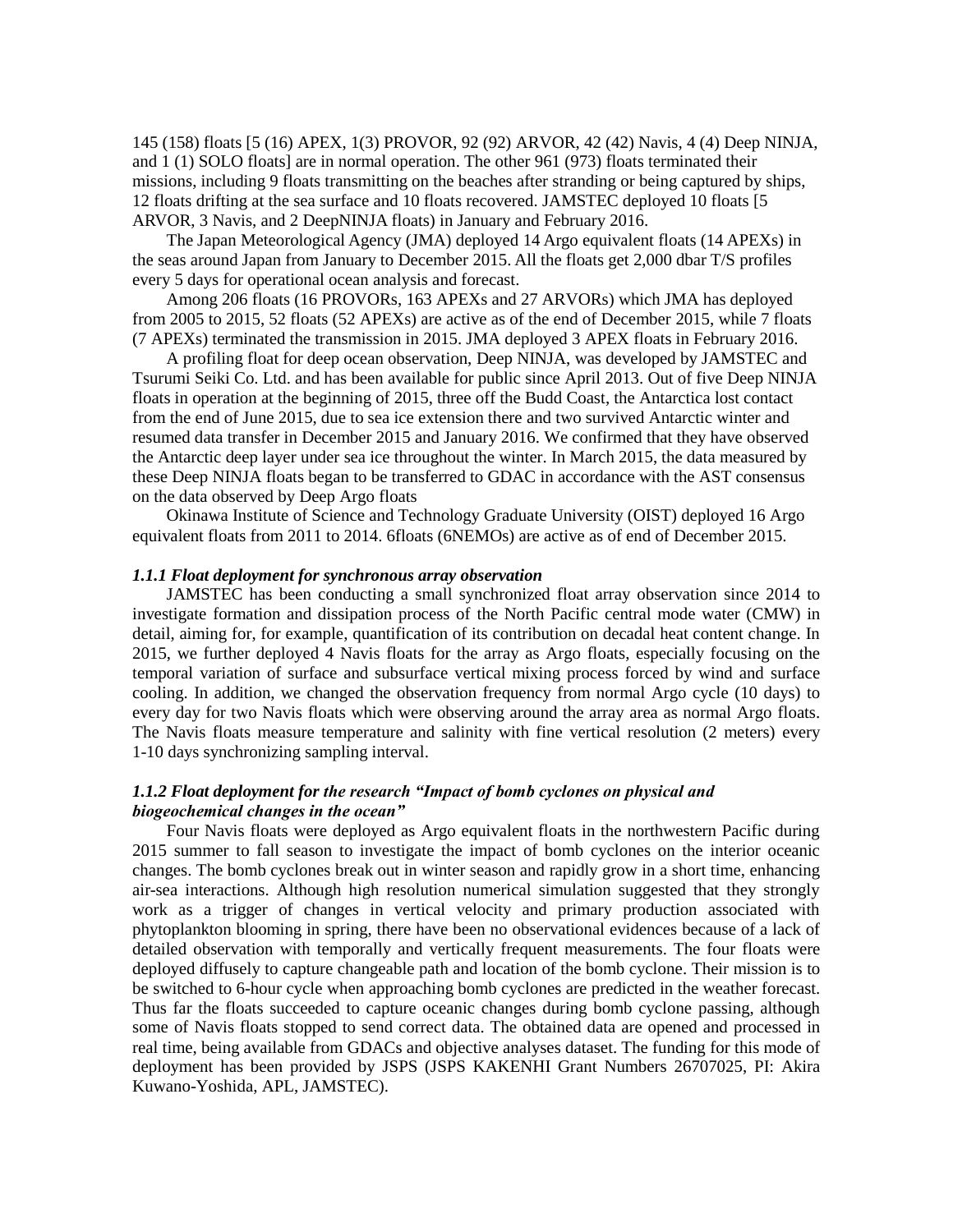

Figure 2. Time series of pressure (open triangle), salinity (filled triangle), potential temperature (open circle), and DO (red circle) recorded bu float SN7251 (WMO\_ID:2902530) at a potential density of 27.6  $\sigma_{\theta}$ . The broken line represents the linear regression fitted to the DO data. Data missing period indicates that the float was drifting in shallow regions near the Hokkaido/Tohoku coast.

#### **1.2 Technical problems encountered and solved**

### *1.2.1 Float hardware troubles*

JAMSTEC deployed 31 and 20 Navis floats as Argo floats which had been purchased in FY2013 and 2014 respectively. Eighteen of them suffered some hardware troubles, which were possible caused by pump, bulb or bladder system failure, according to the technical messages. The Navis floats with the troubles were drifting at the sea surface or not able to control their drifting or profiling depth. SBE diagnosed the troubles and judged that they were caused by manufacturer error. Following their warranty policy, SBE will deliver 7 Navis floats to JAMSTEC in 2016, and the others are now under monitoring.

#### *1.2.2 Deep Ninja and RINKO sensor on S3A*

One of two S3A floats equipped with RINKO sensor has been measuring dissolved oxygen (DO) in the sea from July 2014 to January 2016. CTD and DO data were sampled at 2-dbar interval from 2000 dbar to the surface. We obtained 107 profiles of pressure, temperature, salinity and dissolved oxygen observed by it for one year and a half. The RINKO sensor mounted on S3A float is relatively stable, because the time drift of DO data in the deep water is less than  $0.5 \mu \text{mol/kg-year}$ (Figure 2). We are now analyzing its DO data in detail.

### **1.3 Status of contributions to Argo data management**

The Japan DAC, JMA has operationally processed data from all the Japanese Argo and Argo-equivalent floats including 205 active floats as of February 12, 2016. Ten Japanese PIs agree to provide data to the international Argo. All the profiles from those floats are transmitted to GDACs in the netCDF format and are also issued to GTS using the TESAC and BUFR codes after real-time QC on an operational basis. Argo BUFR messages have been put on GTS since May 2007.

JMA and JAMSTEC have been converting the meta-, prof-, tech-, and traj-files of Japanese floats, including APEX, PROVOR, ARVOR, NEMO, NOVA, Navis, NINJA, DeepNINJA and S2A, since the 15th ADMT meeting. JMA and JAMSTEC have converted almost all Japanese meta- and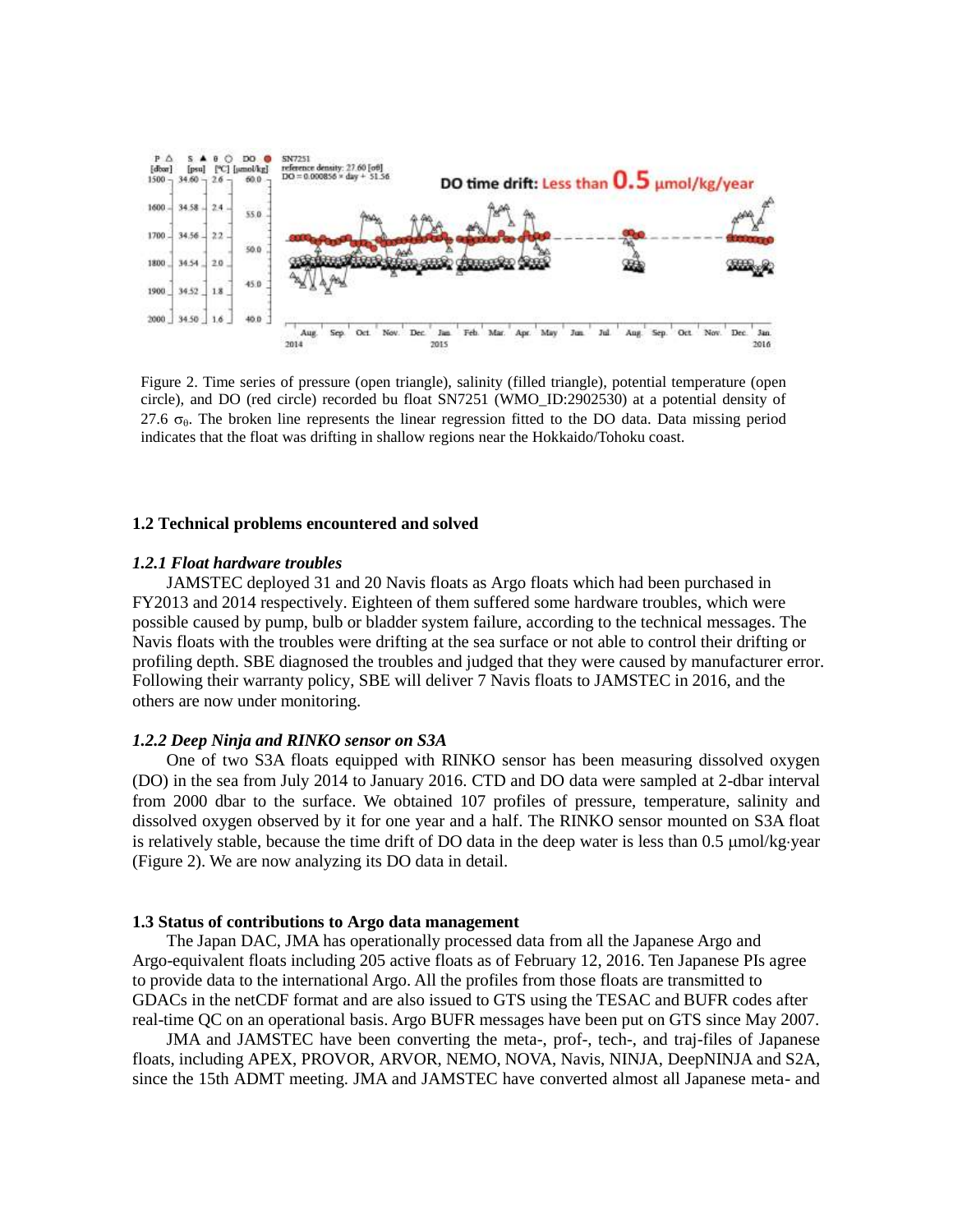tech-files from v2 to v3.1 and submitted them to GDAC. JMA has converted the Rprof-files of Japanese ARGOS floats, except floats with NST sampling scheme and Iridium floats equipped with only CTD sensor. JAMSTEC has converted all v2 Dprof-files of Japanese floats to v3.1 and submitted them to GDAC.

JMA is working on coding conversion programs for traj-files. No Japanese v3.1 traj-files were sent to GDAC.

#### **1.4 Status of delayed mode quality control process**

JAMSTEC has submitted the delayed-mode QCed data of 95,423 profiles to GDACs as of December 2015. JAMSTEC could not submit new delayed-mode QCed profile file of Japanese floats during 2015, because JAMSTEC spent a lot of time converting meta- and Dprof-files from v2 to v3.1.

### **2. Present level of and future prospects for national funding for Argo including a summary of the level of human resources devoted to Argo.**

 Japan Argo had been conducted in a 5-year program from FY1999 to FY2004, as a part of Millennium Project implemented under cooperation among the Ministry of Education, Culture, Sports, Science and Technology (operation: by JAMSTEC), the Ministry of Land, Infrastructure and Transport, JMA and Japan Coast Guard. After the Millennium Project terminated in March 2005, JAMSTEC has continued the operation until FY2013 nearly in the same scale (about 80 floats to be deployed every year and associated delayed-mode data management) under its two consecutive mid-term programs for FY2004-2008 and FY2009-2013. JAMSTEC continues the operation but in the scale somewhat lower than ever before (less than 50 floats to be deployed every year with delayed-mode data management) under its new mid-term program FY2014-2018. In FY2015, since their fund for research activity including Argo is cut >20% based on the fund in FY2014, the number of deployment/purchase of Argo floats should decrease. Due to this budgetary situation, the number of technical staff devoting for delayed mode QC and PARC will decrease from 5 to 4 after FY 2015. Additional research fund for enhancement of Argo, including competitive research funding, should be sought. JMA allocates operational budget for 27 floats in FY2016.

# **3. Summary of deployment plans (level of commitment, areas of float deployment) and other commitments to Argo (data management) for the upcoming year and beyond where possible.**

 In FY 2016, JAMSTEC will deploy about 23 floats in total in the Pacific for the Argo core mission. The main purposes of deployment is to fill the blank of 3x3 degree bins in the global Argo array. Two to four Deep Argo floats will be deployed as Argo equivalent floats in FY2015 mainly in the Pacific. To investigate response of physical/biogeochemical oceanic processes to explosive cyclones, two Navis floats with CTD sensor (SBE Inc.) will be deployed as Argo equivalent floats along winter-time storm track in the western North Pacific, based on competitive research funding. Since several Japanese scientists are applying for competitive research funding to purchase Argo floats, deep floats and bio Argo floats, the number of floats to be deployed in FY2015 may be increased.

JMA plans to deploy 27 Argo equivalent floats around Japan in FY2016 and in the coming years. All the JMA floats are identical with the core Argo floats except that they are operated in a 5-day cycle, synchronized with JMA's real-time ocean data assimilation and forecast system.

JMA continues serving as the Japan DAC. JAMSTEC continues running the Pacific Argo Regional Center for the upcoming year.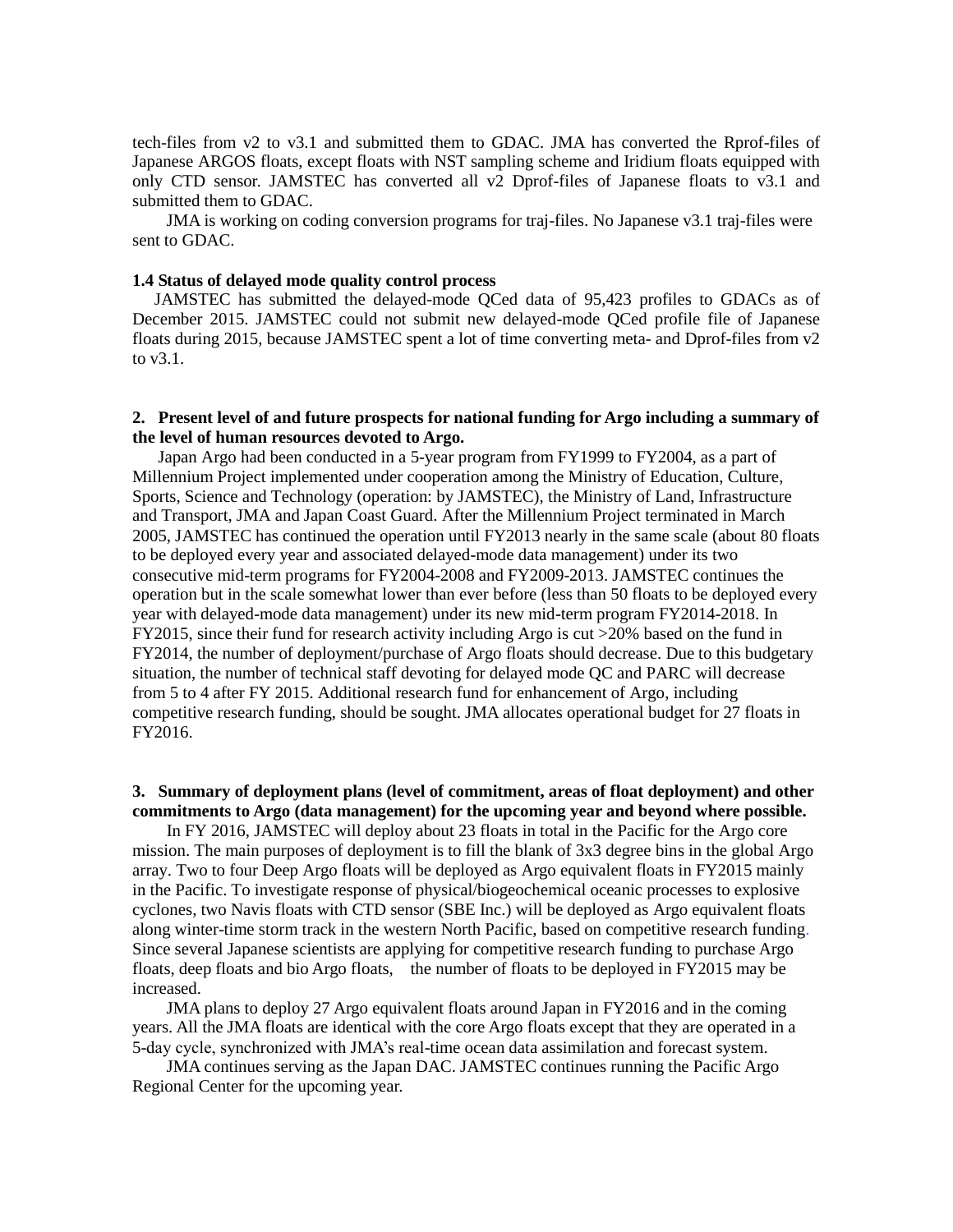## **4. Summary of national research and operational uses of Argo data as well as contributions to Argo Regional Centers.**

Many groups in JAMSTEC, JMA, FRA and Japanese universities are using Argo data for oceanographic researches on water mass formation and transport in the Pacific Ocean, the mid-depth circulation, the mixed layer variation, the barrier layer variation, and tropical atmosphere-ocean interaction in the Pacific and Indian Ocean and so on. Japanese fisheries research community is conducting their biogeochemical studies using Argo floats equipped with chlorophyll and/or oxygen sensors.

The global Argo TESAC and BUFR messages are used for operational ocean analysis and forecast by JMA. Daily and monthly products of subsurface temperatures and currents for the seas around Japan and western North Pacific, based on the output of the real-time ocean data assimilation system (MOVE/MRI.COM-WNP), are distributed through the JMA web site (in Japanese). Numerical outputs of the system are available from the NEAR-GOOS Regional Real Time Data Base (http://ds.data.jma.go.jp/gmd/goos/data/database.html) operated by JMA. Monthly diagnosis and outlook of El Niño-Southern Oscillation based on the outputs of the Ocean Data Assimilation System and the El Niño Prediction System (an ocean-atmosphere coupled model) are also operationally distributed through the JMA web site (in Japanese) and the Tokyo Climate Center (TCC) web site [\(http://ds.data.jma.go.jp/tcc/tcc/products/elnino/\)](http://ds.data.jma.go.jp/tcc/tcc/products/elnino/). These systems were upgraded in June 2015 (for descriptions of the new systems, please refer to [http://ds.data.jma.go.jp/tcc/tcc/products/elnino/move\\_mricom-g2\\_doc.html,](http://ds.data.jma.go.jp/tcc/tcc/products/elnino/move_mricom-g2_doc.html) and [http://ds.data.jma.go.jp/tcc/tcc/products/model/outline/cps2\\_description.html\)](http://ds.data.jma.go.jp/tcc/tcc/products/model/outline/cps2_description.html). The

ocean-atmosphere coupled model is also used for seasonal forecast of climate in Japan. The model products for seasonal forecast are available from the TCC web site [\(http://ds.data.jma.go.jp/tcc/tcc/products/model/\)](http://ds.data.jma.go.jp/tcc/tcc/products/model/).

JAMSTEC is providing a variety of products including objectively mapped temperature and salinity field data (Grid Point Value of the Monthly Objective Analysis using Argo float data: MOAA-GPV: http://www.jamstec.go.jp/ARGO/argo\_web/MapQ/Mapdataset\_e.html), objectively mapped velocity field data based on YoMaHa'07 (version September 2010) [\(http://www.jamstec.go.jp/ARGO/argo\\_web/G-YoMaHa/index\\_e.html\)](http://www.jamstec.go.jp/ARGO/argo_web/G-YoMaHa/index_e.html), and gridded mixed layer depth with its related parameters (Mixed Layer data set of Argo, Grid Point Value: MILA-GPV http://www.jamstec.go.jp/ARGO/argo\_web/MILAGPV/index\_e.html). JAMSTEC have released Argo temperature and salinity profile data put through more advanced automatic checks than real-time quality controls (Advanced automatic QC Argo Data version 1) since October 2014. We add our own new flag to real time profile data which tells whether it passed each check or not. Users can select profiles even if they have bad flags of our checks. The dataset is provided not only netCDF but also ascii formats for users who are unfamiliar with netCDF format. JAMSTEC has also provided scientifically quality controlled data of Deep NINJA for convenient use on scientific or educational purposes (http://www.jamstec.go.jp/ARGO/deepninja/). The QC is based on comparisons with high accurate shipboard CTD observations conducted nearby float observations.

JAMSTEC is also providing information about consistency check of float data related to delayed-mode QC for the Pacific Argo Regional Center (PARC) web site as a main contributor. JAMSTEC will support the activities of the Southern Ocean ARC (SOARC) in the Pacific sector.

ESTOC (Estimated state of ocean for climate research) is a JAMSTEC product; an integrated dataset of ocean observations including Argo data by using a four dimensional variational (4D-VAR) data assimilation approach. ESTOC is the open data that consists of not only physical but also biogeochemical parameters for 55 years during 1957-2011 (See the web site in JAMSTEC, http://www.godac.jamstec.go.jp/estoc/e/top/).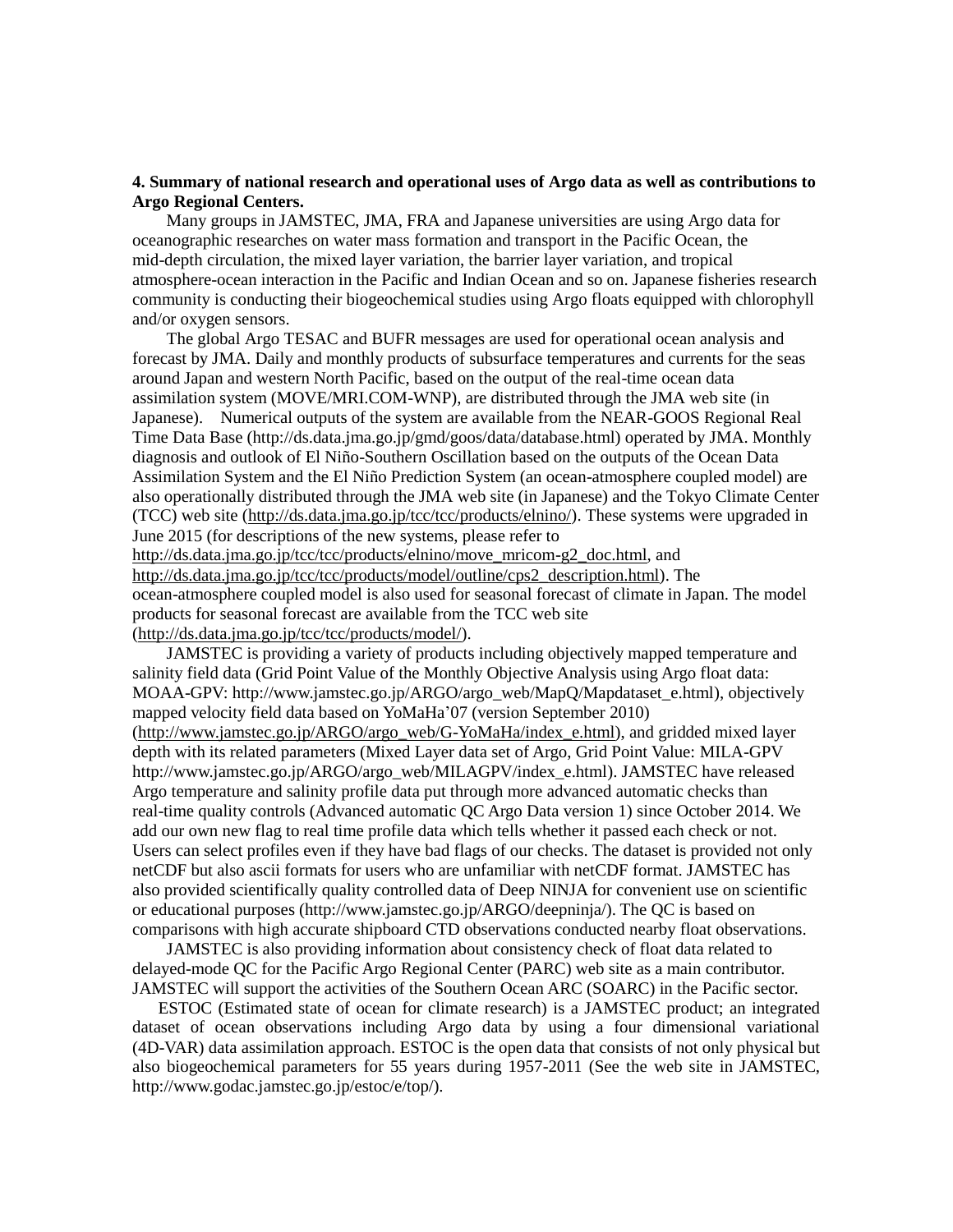JCOPE2 (Japan Coastal Ocean Predictability Experiment 2) is the model for prediction of the oceanic variation around Japan which is operated by Application Laboratory of JAMSTEC. JCOPE2 is the second version of JCOPE1, developed with enhanced model and data assimilation schemes. The Argo data are used by way of GTSPP. The reanalysis data 23 years back (from 1993 to present) and the forecast data 2 months ahead are disclosed on the following web site: http://www.jamstec.go.jp/frcgc/jcope/. More information are shown in

http://www.jamstec.go.jp/frcgc/jcope/htdocs/jcope\_system\_description.html.

FRA-ROMS is the nowcast and forecast system for the Western North Pacific Ocean developed by Fisheries Research Agency (FRA) based on the Regional Ocean Modeling System (ROMS). Instead of FRA-JCOPE, which was the previous system of providing the hydrographic forecast information around Japan, FRA started the FRA-ROMS operation in May 2012. Argo has been one of important sources of in-situ data for the FRA-ROMS data assimilation system. The forecast oceanographic fields are provided every week on the website [http://fm.dc.affrc.go.jp/fra-roms/index.html/.](http://fm.dc.affrc.go.jp/fra-roms/index.html/)

# **5. Issues that our country wishes to be considered and resolved by the Argo Steering Team regarding the international operation of Argo.**

As reported in 2011, EEZ clearance procedure for Argo float deployed by Japanese PIs has been simplified following IOC Resolution XLI-4. This change reduced our time and effort for the process of EEZ clearance significantly. However, the traditional EEZ clearance is still needed for some key countries because Argo national focal points (NFPs) of those countries are not registered on the listed at AIC. Japan Argo appreciates that some countries have registered their NFPs since AST-16 and hopes for more NFPs especially of nations in and around the Pacific Ocean to be registered to facilitate more timely and optimal deployment of Argo floats. This could be also helpful for smooth implementation of any future extension of Argo.

### **6. Summary of the number and location of CTD cruise data to the CCHDO website.**

Data of 532 CTD casts conducted by JMA in the western North Pacific from November 2014 to July 2015 were uploaded to the CCHDO website.

### **7. Argo bibliography**

#### (1) Articles

- Abe, H., K. Hanawa and N. Ebuchi, 2013: Interannual variations in the Hawaiian Lee Countercurrent, *Journal of Oceanography*, 69, 191-202, doi:10.1007/s10872-012-0166-0.
- Balmaseda, M. A., F. Hernandez, A. Storto, M. D. Palmer, O. Alves, L. Shi, G. C. Smith, T. Toyoda, M. Valdivieso, B. Barnier, D. Behringer, T. Boyer, Y-S. Chang, G. A. Chepurin, N. Ferry, G. Forget, Y. Fujii, S. Good, S. Guinehut, K. Haines, Y. Ishikawa, S. Keeley, A. Köhl, T. Lee, M. Martin, S. Masina, S. Masuda, B. Meyssignac, K. Mogensen, L. Parent, K. A. Peterson, Y. M. Tang, Y. Yin, G. Vernieres, X. Wang, J. Waters, R. Wedd , O. Wang, Y. Xue, M. Chevallier, J-F. Lemieux, F. Dupont, T. Kuragano, M. Kamachi, T. Awaji, A. Caltabiano, K. Wilmer-Becker, F. Gaillard, 2015: The Ocean Reanalyses Intercomparison Project (ORA-IP), *Journal of Operational Oceanography*, 80-97, 8(S1), 10.1080/1755876X.2015.1022329.Doi, T., S. Osafune, N. Sugiura, S. Kouketsu, A. Murata, S. Masuda, T. Toyoda,2015: Multi-decadal change in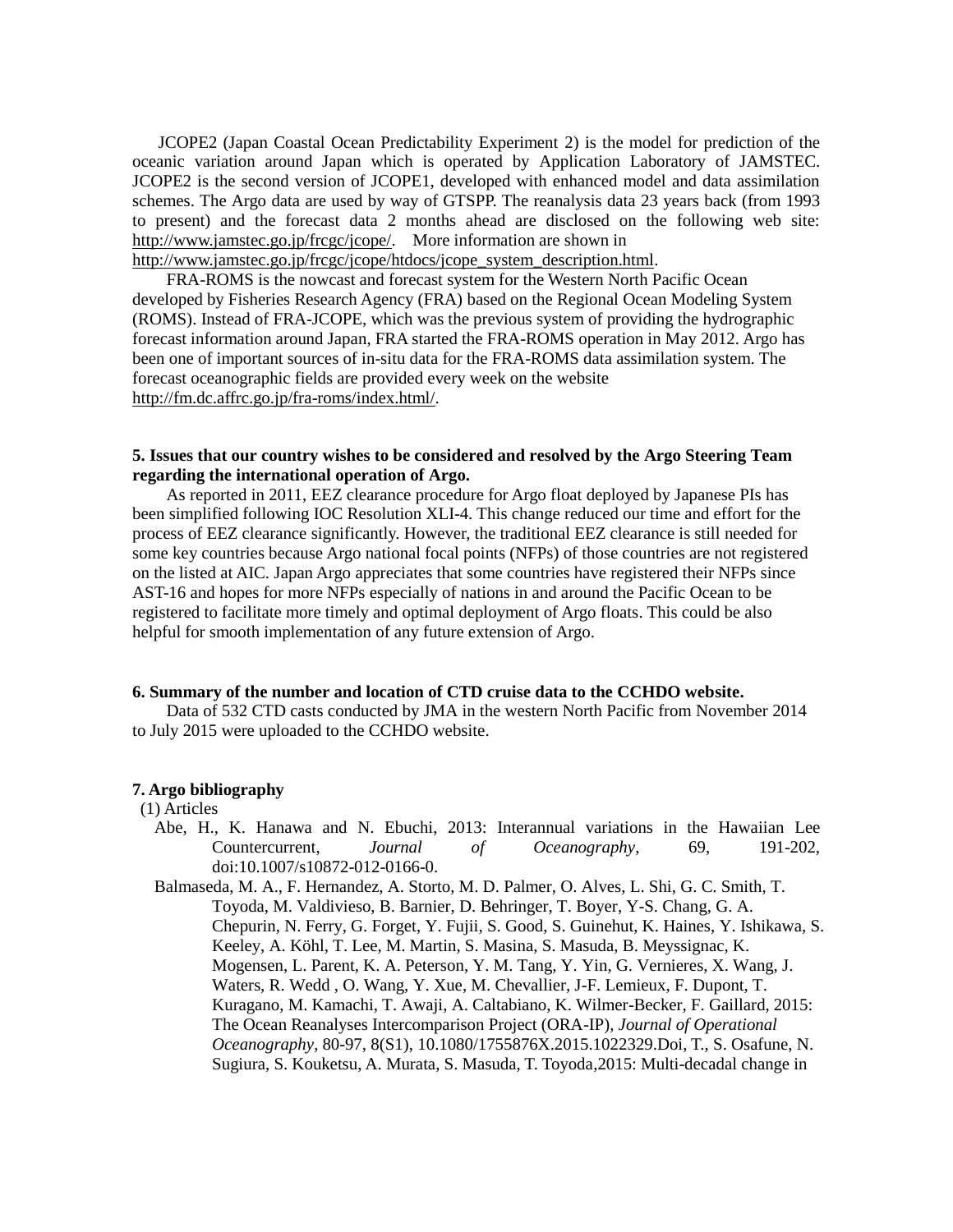the dissolved inorganic carbon in a long-term ocean state estimation, *Journal of Advances in Modeling Earth Systems*, 7[4],1885-1990, 10.1002/2015MS000462.

- Faure,V. and Y. Kawai, 2015: Heat and salt budgets of the mixed layer around the subarctic front of the North Pacific Ocean, *Journal of Oceanography*, 527-539, 71[5], 10.1007/s10872-015-0318-0.
- Fujiwara, S., Y. Isoda, and M. Tateno, 2014: Seasonal change of sea level anomalies in the western North Pacific, *Oceanography in Japan*, 23(6), 197-216 (in Japanese).
- Goto, S., T. Tsuchiya, and Y. Hiyoshi, 2014: Development of the wide area ocean sound environment change analysis system using ARGO data, *The Journal of the Acoustical Society of Japan*, 70(9), 493-496 (in Japanese).
- Goto, S., T. Tsuchiya, and Y. Hiyoshi, 2015: Research on wide-area ocean sound variability analysis by Argo float data, *The Journal of the Acoustical Society of Japan*, 71(4), 171-180 (in Japanese).
- Goto, S., T. Kobayashi, Y. Hiyoshi, and T. Tsuchiya, 2015: Sound speed structure long-term monitoring in Antarctica by the Deep-sea automatic observation float, *The Journal of the Marine Acoustics Society of Japan*, 42(2), 59-69 (in Japanese).
- Goto, S., T. Tsuchiya, Y. Hiyoshi, and K. Mizutani, 2015: Change of sound speed profile in the epicenter near the large-scale undersea earthquake that has been observed by the ocean observation float, *The Journal of the Marine Acoustics Society of Japan*, 43(3), 106-117 (in Japanese).
- Hosoda, S., M. Nonaka, Y. Sasai, and H. Sasaki, 2015: Early summertime interannual variability in surface and subsurface temperature in the North Pacific, *Journal of Oceanography*, 10.1007/s10872-015-0307-3.
- Hosoda, S., M. Nonaka, T. Tomita, B. Taguchi, H. Tomita, N. Iwasaka, 2015: Impact of downward heat penetration below the shallow seasonal thermocline on the sea surface temperature, *Journal of Oceanography*, 10.1007/s10872-015-0275-7.
- Inoue, R. and S. Kouketsu,2016: Physical oceanographic conditions around the S1 mooring site, *Journal of Oceanography*, DOI 10.1007/s10872-015-0342-0, in press.
- Inoue, R., M. Kitamura, and T. Fujiki, 2016:,Diel vertical migration of zooplankton at the S1 biogeochemical mooring revealed from acoustic backscattering strength, *Journal of Geophysical Research*, in press.
- Kaneko, H., S. Itoh, S. Kouketsu, T. Okunishi, S. Hosoda, and T. Suga, 2015: Evolution and modulation of a poleward-propagating anticyclonic eddy along the Japan and Kuril-Kamchatka trenches, *Journal of Geophysical Research*,120,10.1002/2014JC010693.
- Katsura, S., E. Oka, and K. Sato, 2015: Formation Mechanism of Barrier Layer in the Subtropical Pacific, *Journal of Physical Oceanography*, 2790-2805, 45.
- Kimizuka, M., F. Kobashi, A. Kubokawa, N. Iwasaka, 2015: Vertical and horizontal structures of the North Pacific subtropical gyre axis, *Journal of Oceanography*, DOI 10.1007/s10872-015-0301-9.
- Kobayashi, T., K. Amaike, K. Watanabe, T. Ino, K. Asakawa, T. Suga, T. Kawano, and T. Hyakudome, 2015: Development of a profiling float for deep ocean observation, "Deep NINJA" Technologies related to float hardware, *Journal of the Japan Society for Marine Surveys and Technology*, 27(1), 1-17 (in Japanese).
- Kobayashi, T., K. Amaike, K. Watanabe, T. Ino, K. Asakawa, T. Suga, T. Kawano, and T. Hyakudome, 2015: Development of a profiling float for deep ocean observation, "Deep NINJA", Technologies related to functions for observation, *Journal of the Japan Society for Marine Surveys and Technology*, 27(1), 19-46 (in Japanese).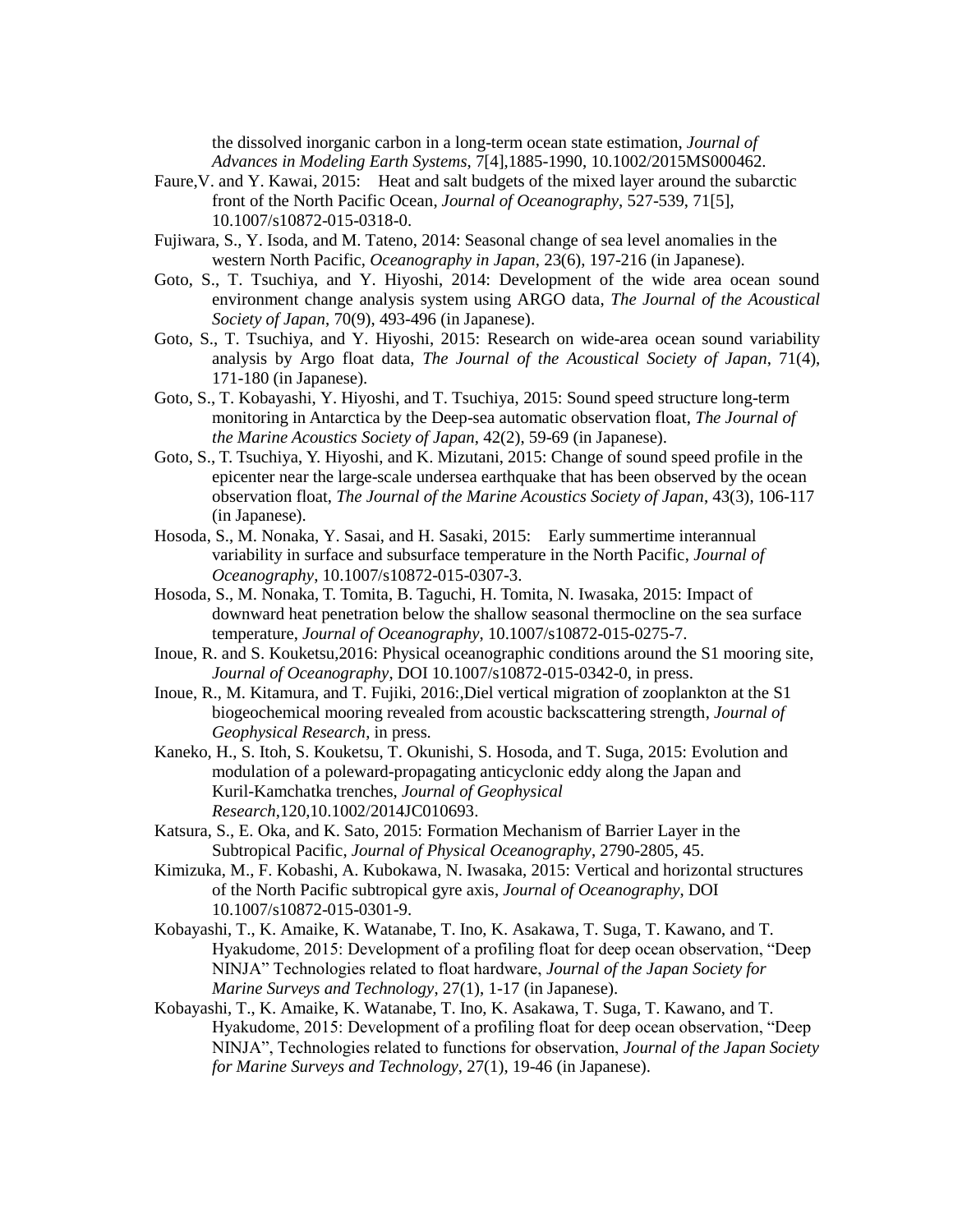- Kobayashi, T. and K. Amaike, 2015: Development of a profiling float for deep ocean observation, "Deep NINJA", *The Suiro*, 174, 56-58 (in Japanese).
- Masuda, S., J. P. Matthews, Y. Ishikawa, T. Mochizuki, Y. Tanaka, A. Awaji A new Approach to El Niño Prediction beyond the Spring Season, *Scientific Reports*, 1-9, 5, 10.1038/srep16782.
- Nagano, A., K. Uehara, T. Suga, Y. Kawai, H. Ichikawa and M. F. Cronin, 2014: Origin of near-surface high-salinity water observed in the Kuroshio Extension region, *Journal of Oceanography*, 70, doi:10.1007/s10872-014-0237-5.
- Nishikawa, S., Y. Ishikawa, S. Masuda, Y. Hiyoshi, Y. Sasaki, H. Igarashi, 2015: Argo data assimilation and its effect on climate state estimation and forecasting in the western North Pacific using a coupled model, *Journal of Geophysical Research, Oceans*, 2636-2654, 120, 10.1002/2014JC010095.
- Oka E., B. Qiu, Y. Takatani, K. Enyo, D. Sasano, N. Kosugi, M. Ishii, T. Nakano, and T. Suga, 2015: Decadal variability of Subtropical Mode Water subduction and its impact on biogeochemistry, *Journal of Oceanography*, 389-400, 71[4], 10.1007/s10872-015-0300-x.
- Ono, S., H. Matsuyama, K. Fukui, and S. Hosoda, 2015: Error Detection of Oceanic Observation Data Using Sequential Labeling, *IEEE International Conference on Data Science and Advanced Analytics (DSAA)*,10.1109/DSAA.2015.7344896.
- Osafune, S., S. Masuda, N. Sugiura, 2014: Role of the oceanic bridge in linking the 18.6-year modulation of tidal mixing and long-term SST change in the North Pacific, *Geophysical Research Letters*, 41, 7284-7290, 2014GL061737.
- Osafune, S., S. Masuda, N. Sugiura, and T. Doi, 2015: Evaluation of the applicability of the Estimated State of the Global Ocean for Climate Research (ESTOC) data set, *Geophysical Research Letters*, 4903--4911, 42, 10.1002/2015GL064538.
- Palmer, M. D., C. D. Roberts, M. Balmaseda, Y.-S. Chang, G. Chepurin, N. Ferry, Y. Fujii, S. A. Good, S. Guinehut, K. Haines, F. Hernandez, A. Köhl, T. Lee, M. J. Martin, S. Masina, S. Masuda, K. A. Peterson, A. Storto, T. Toyoda, M. Valdivieso, G. Vernieres, O. Wang, Y. Xue Ocean heat content variability and change in an ensemble of ocean reanalyses, *Clim. Dyn*, 1-22, 45, 10.1007/s00382-015-2801-0.
- Qiu, B., S. Chen, D. L. Rudnick, and Y. Kashino, 2015: A New Paradigm for the North Pacific Subthermocline Low-Latitude Western Boundary Current System, *Journal of Physical Oceanography*, 2407-2423, 45[9], 10.1175/JPO-D-15-0035.1.
- Seo, Y., S. Sugimoto, K. Hanawa, 2014: Long-term variations of the Kuroshio Extension path in winter: Meridional movement and path state change, *Journal of Climate*, 5929-5940, 27 (15), DOI:10.1175/JCLI-D-13-00641.1.
- Shi L., Alves O., Wedd R., Balmaseda M. A., Chang Y., Chepurin G., Ferry N., Fujii Y., Gaillard F., Good S. A., Guinehut S., Haines K., Hernandez F., Lee T., Palmer M., Peterson D., Masuda S., Storto A., Toyoda T., Valdivieso M., Vernieres G., Wang X. , Yin Y., 2015: An Assessment of Upper Ocean Salinity Content from the Ocean Reanalyses Inter-Comparison Project (ORA-IP), *Clim. Dyn*, 1-21, 45, 10.1007/s00382-015-2868-7.
- Shiozaki, T., M. Ijichi, T. Kodama, S. Takeda and K. Furuya, 2014: Heterotrophic bacteria as major nitrogen fixers in the euphotic zone of the Indian Ocean, *Global Biogeochemical Cycles*, 28 1096-1110, doi:10.1002/2014GB004886.
- Storto, A., S. Masina, M. Balmaseda, S. Guinehut, Y. Xue, T. Szekely, I. Fukumori, G. Forget, Y.-S. Chang, S. A. Good, A. Köhl, G. Vernieres, N. Ferry, K. A. Peterson, D. Behringer, M. Ishii, S. Masuda, Y. Fujii, T. Toyoda, Y. Yin, M. Valdivieso, B. Barnier, T. Boyer, T. Lee, J. Gourrion, O. Wang, P. Heimback, A. Rosati, R. Kovach, F. Hernandez, M. J.